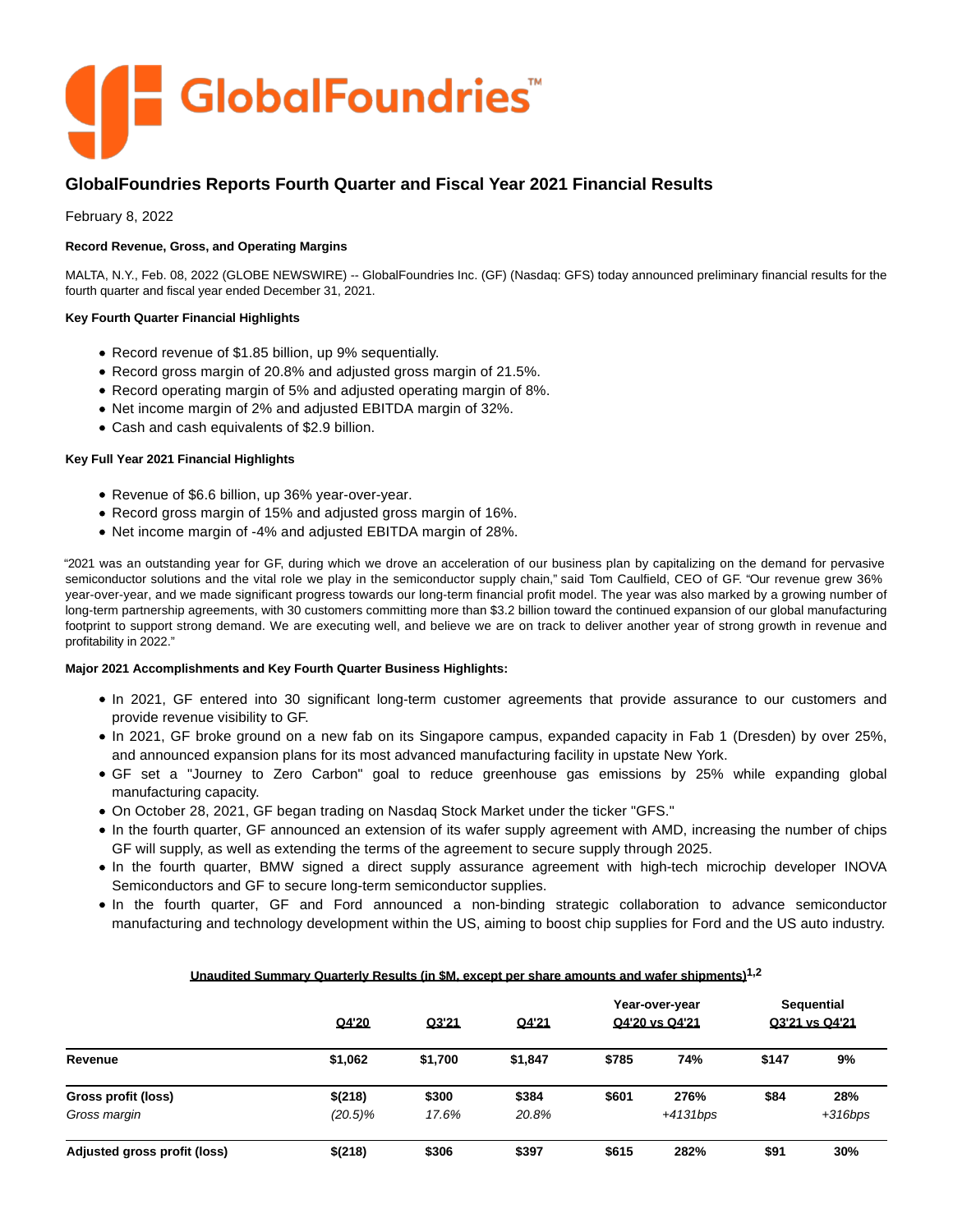| $(20.5)\%$ | 18.0%   | 21.5%   |        | $+4201bps$  |        | $+346bps$ |
|------------|---------|---------|--------|-------------|--------|-----------|
| \$(491)    | \$52    | \$87    | \$578  | 118%        | \$35   | 67%       |
| (46)%      | 3%      | 5%      |        | $+5092bps$  |        | $+163bps$ |
| \$(491)    | \$81    | \$142   | \$633  | 129%        | \$61   | 75%       |
| (46)%      | 5%      | 8%      |        | +5389bps    |        | $+291bps$ |
| \$(524)    | \$5     | \$43    | \$567  | 108%        | \$38   | 760%      |
| (49)%      | 0%      | 2%      |        | $+5165$ bps |        | $+201bps$ |
| \$(524)    | \$34    | \$98    | \$622  | 119%        | \$64   | 187%      |
| (49)%      | 2%      | 5%      |        | +5464bps    |        | $+328bps$ |
| \$(1.05)   | \$0.01  | \$0.08  | \$1.13 | 108%        | \$0.07 | 700%      |
| \$(1.05)   | \$0.07  | \$0.18  | \$1.23 | 117%        | \$0.11 | 157%      |
| \$166      | \$505   | \$584   | \$418  | 251%        | \$79   | 16%       |
| 16%        | 30%     | 32%     |        | +1596bps    |        | +191bps   |
| \$201      | \$1,109 | \$1,148 | \$947  | 471%        | \$39   | 4%        |
|            |         |         |        |             |        | 2%        |
|            | 595     | 609     | 622    | 27          | 5%     | 13        |

1Adjusted gross profit, adjusted operating profit, adjusted net income, adjusted EBITDA, and diluted earnings per share are adjusted non-IFRS metrics; please see the reconciliation of IFRS to adjusted non-IFRS metrics in the Appendix.

<sup>2</sup>In 2020, the majority of our customer contractual terms were amended in a manner that resulted in moving from recognizing wafer revenue on a Percentage-of-Completion basis to recognizing revenue on a Wafer Shipment basis. This resulted in a one-time, non-recurring reduction in net revenues recognized in 2020. Had the change in terms not occurred, net revenues for the quarter ended December 31, 2020 would have been an estimated \$501 million higher than reported results.

# **Unaudited Summary Annual Results (in \$M, except per share amounts)1,2**

|                                   | <b>FY 2020</b> | FY 2021  | Year-over-year<br><b>FY20 vs FY21</b> |            |  |
|-----------------------------------|----------------|----------|---------------------------------------|------------|--|
| Revenue                           | \$4,851        | \$6,585  | \$1,734                               | 36%        |  |
| Gross profit (loss)               | \$(713)        | \$1,013  | \$1,726                               | 242%       |  |
| Gross margin                      | $(14.7)\%$     | 15.4%    |                                       | +3008bps   |  |
| Adjusted gross profit (loss)      | \$(713)        | \$1,068  | \$1,781                               | 250%       |  |
| Adjusted gross margin             | $(14.7)\%$     | 16.2%    |                                       | $+3092bps$ |  |
| <b>Operating profit (loss)</b>    | \$(1,656)      | \$(60)   | \$1,596                               | 96%        |  |
| Operating margin                  | (34)%          | $(1)\%$  |                                       | $+3323bps$ |  |
| Adjusted operating profit (loss)  | \$(1,655)      | \$168    | \$1,823                               | 110%       |  |
| Adjusted operating margin         | (34)%          | 3%       |                                       | $+3667bps$ |  |
| Net income (loss)                 | \$(1,351)      | \$(254)  | \$1,097                               | 81%        |  |
| Net income (loss) margin          | (28)%          | $(4)\%$  |                                       | +2399bps   |  |
| Adjusted net income (loss)        | \$(1,350)      | \$(26)   | \$1,324                               | 98%        |  |
| Adjusted net income (loss) margin | (28)%          | 0%       |                                       | $+2744bps$ |  |
| Diluted earnings per share (EPS)  | \$(2.70)       | \$(0.50) | \$2.20                                | 81%        |  |
| <b>Adjusted diluted EPS</b>       | \$(2.70)       | \$(0.05) | \$2.65                                | 98%        |  |
| <b>Adjusted EBITDA</b>            | \$976          | \$1,848  | \$872                                 | 89%        |  |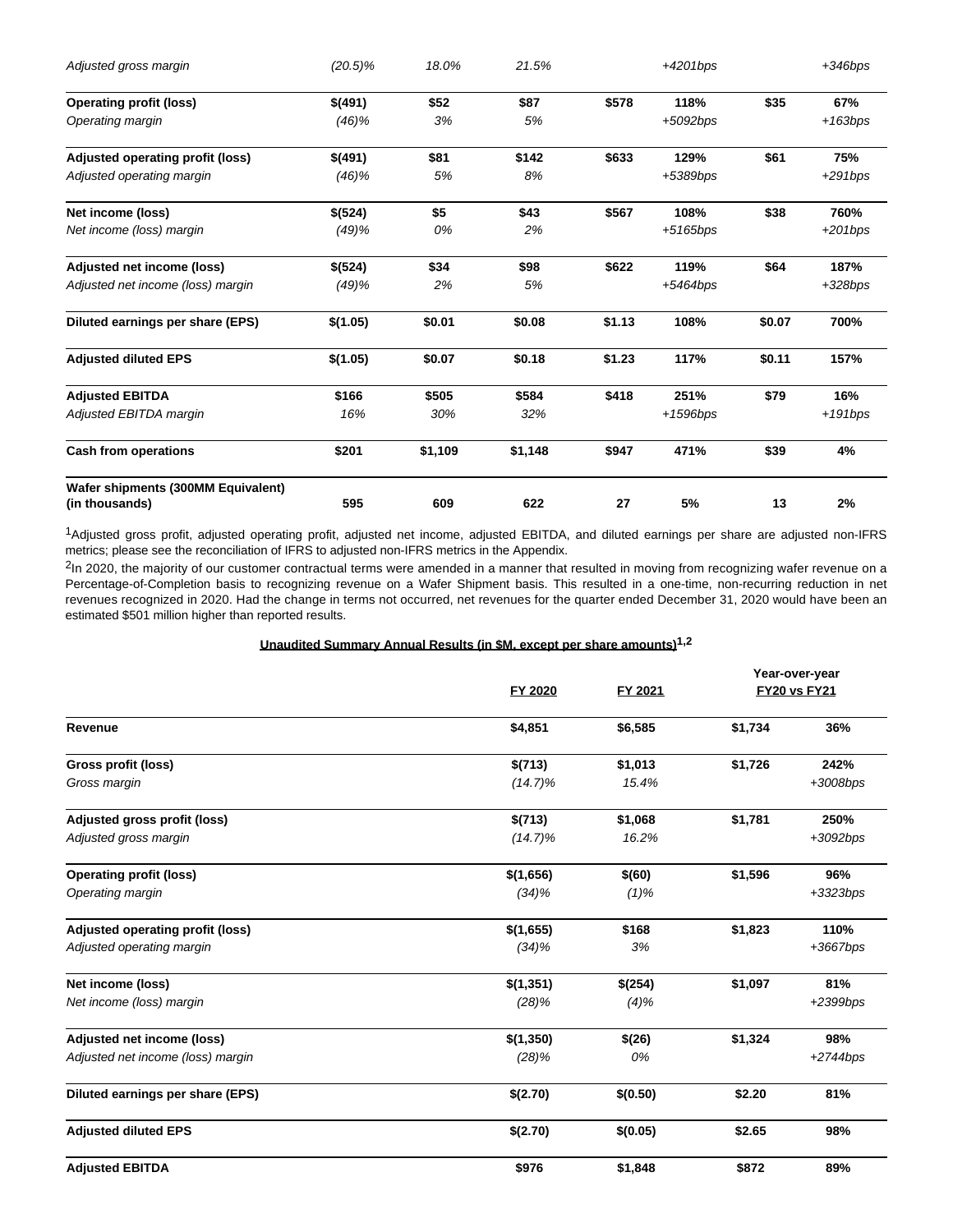| Adjusted EBITDA margin                            | 20%     | 28%     |         | $+794$ bps |
|---------------------------------------------------|---------|---------|---------|------------|
| Cash from operations                              | \$1,006 | \$2,839 | \$1.833 | 182%       |
| Wafer shipments (300MM Equivalent) (in thousands) | 2,030   | 2,374   | 344     | 17%        |

1Adjusted gross profit, adjusted operating profit, adjusted net income, adjusted EBITDA, and adjusted diluted earnings per share are adjusted non-IFRS metrics; please see the reconciliation of IFRS to adjusted non-IFRS metrics in the appendix.

<sup>2</sup>In 2020, the majority of our customer contractual terms were amended in a manner that resulted in moving from recognizing wafer revenue on a Percentage-of-Completion basis to recognizing revenue on a Wafer Shipment basis. This resulted in a one-time, non-recurring reduction in net revenues recognized in 2020. Had the change in terms not occurred, net revenues for the year ended December 31, 2020 would have been an estimated \$810 million higher than reported results.

#### **Summary of First Quarter 2022 Outlook (in \$M except per share amounts)**

|                                     |                   | Share-based     |                          |
|-------------------------------------|-------------------|-----------------|--------------------------|
|                                     | <b>IFRS</b>       | compensation    | <b>Non-IFRS Adjusted</b> |
| Revenue                             | $$1,880 - $1,920$ |                 |                          |
| <b>Gross Profit</b>                 | $$383 - $413$     | $$24 - $26$     | $$409 - $437$            |
| Gross Margin (mid-point)            | 20.9%             |                 | 22.3%                    |
| <b>Operating Profit</b>             | $$101 - $145$     | $$57 - $63$     | $$164 - $202$            |
| <b>Operating Margin (mid-point)</b> | 6.5%              |                 | 9.6%                     |
| Net Income                          | $$54 - $96$       | $$57 - $63$     | $$117 - $153$            |
| Net Income Margin (mid-point)       | 3.9%              |                 | 7.1%                     |
| <b>Diluted EPS</b>                  | $$0.10 - $0.17$   | $$0.10 - $0.11$ | $$0.21 - $0.27$          |
| Adj. EBITDA                         |                   |                 | $$580 - $620$            |
| EBITDA Margin (mid-point)           |                   |                 | 31.6%                    |

The guidance provided above contains forward-looking statements as defined in the Securities Exchange Act of 1934, as amended, and is subject to the safe harbors created therein. The guidance includes management's beliefs and assumptions and is based on information currently available. GF has not provided a reconciliation of its First Fiscal Quarter outlook for adjusted Non-IFRS EBITDA and related Margin because estimates of all of the reconciling items cannot be provided without unreasonable efforts. Certain factors that are materially significant to GF's ability to estimate these items are out of its control and/or cannot be reasonably predicted.

### **Unaudited Consolidated Statements of Operations**

|                                                      |                      | <b>Three Months Ended</b> | <b>Years Ended</b>   |                      |
|------------------------------------------------------|----------------------|---------------------------|----------------------|----------------------|
| (in \$M, except per share amounts)                   | December 31,<br>2020 | December 31,<br>2021      | December 31,<br>2020 | December 31,<br>2021 |
| Revenue                                              | \$1,062              | \$1,847                   | \$4,851              | \$6,585              |
| Cost of sales                                        | 1,280                | 1,463                     | 5,563                | 5,572                |
| Gross profit (loss)                                  | (218)                | 384                       | (712)                | 1,013                |
| Operating expenses:                                  |                      |                           |                      |                      |
| Research and development                             | 116                  | 130                       | 476                  | 478                  |
| Sales, marketing, general and administrative         | 136                  | 167                       | 445                  | 595                  |
| Total operating expenses                             | 252                  | 297                       | 921                  | 1,073                |
| Impairment charge                                    | 21                   |                           | 23                   |                      |
| Total other operating charges                        | 21                   |                           | 23                   |                      |
| <b>Operating profit (loss)</b>                       | (491)                | 87                        | (1,656)              | (60)                 |
| Finance expense, net                                 | (38)                 | (26)                      | (151)                | (108)                |
| Other income (loss)                                  | 13                   | 8                         | 444                  | (8)                  |
| Income tax benefit (expense)                         | (8)                  | (26)                      | 12                   | (78)                 |
| Net income (loss)                                    | (524)                | 43                        | (1, 351)             | (254)                |
| Earnings (loss) per share:                           |                      |                           |                      |                      |
| <b>Basic</b>                                         | \$(1.05)             | \$0.08                    | \$(2.70)             | \$(0.50)             |
| <b>Diluted</b>                                       | \$(1.05)             | \$0.08                    | \$(2.70)             | \$(0.50)             |
| Shares used in earnings (loss) per share calculation |                      |                           |                      |                      |
| <b>Basic</b>                                         | 500                  | 522                       | 500                  | 506                  |
| <b>Diluted</b>                                       | 500                  | 540                       | 500                  | 506                  |
|                                                      |                      |                           |                      |                      |

**Unaudited Consolidated Statements of Financial Position**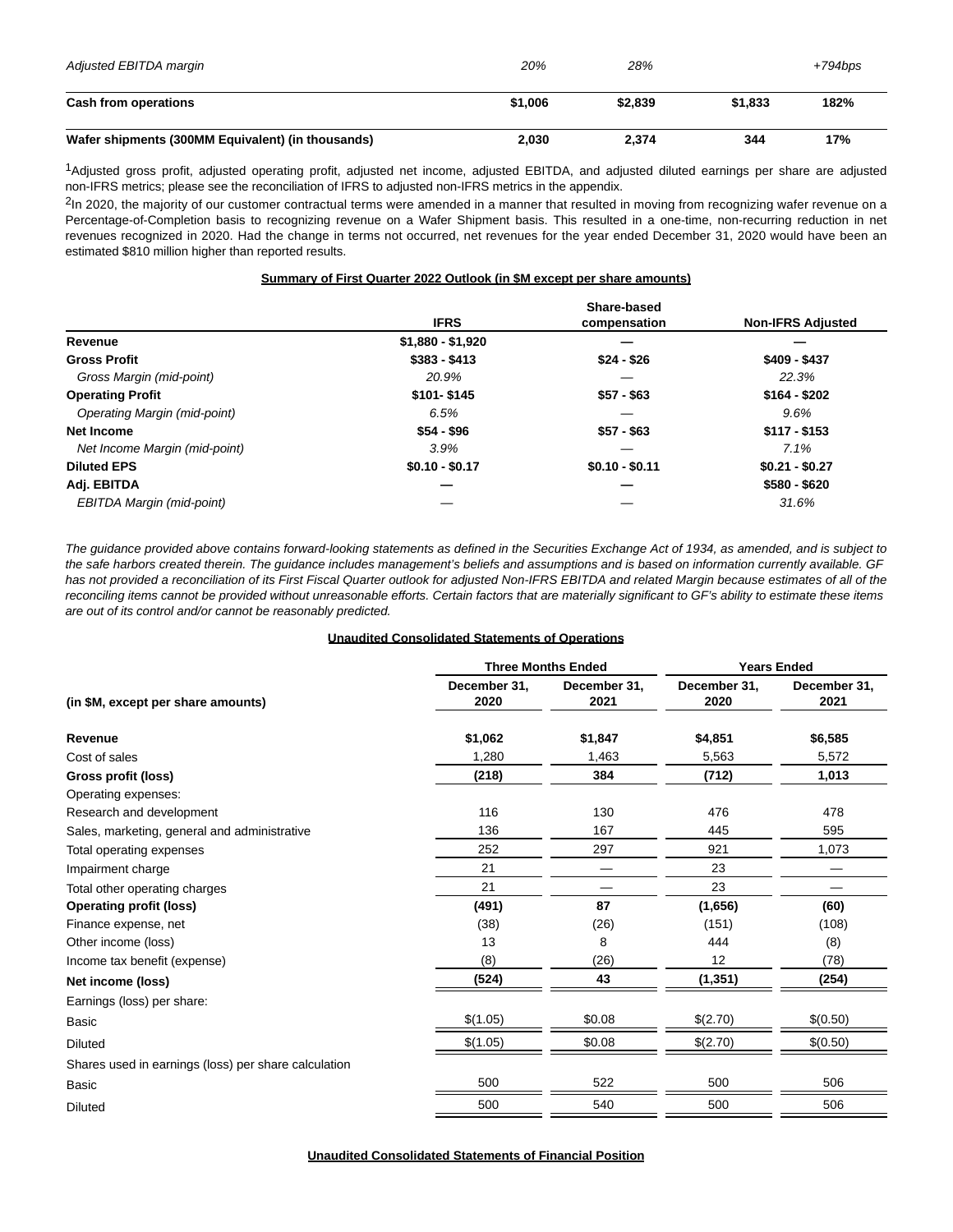| (in \$M)                                     | December 31, 2020 | December 31, 2021 |
|----------------------------------------------|-------------------|-------------------|
| Assets:                                      |                   |                   |
| Cash and cash equivalents                    | \$908             | \$2,939           |
| Receivables, prepayments and other           | 1,159             | 1,231             |
| Inventories                                  | 920               | 1,121             |
| <b>Current assets</b>                        | 2,987             | 5,291             |
| Deferred tax assets                          | 444               | 353               |
| Property, plant, and equipment, net          | 8,226             | 8,713             |
| Other assets                                 | 665               | 671               |
| <b>Noncurrent assets</b>                     | 9,335             | 9,737             |
| <b>Total assets</b>                          | \$12,322          | \$15,028          |
| Liabilities and equity:                      |                   |                   |
| Current portion of long-term debt            | \$382             | \$297             |
| Other current liabilities                    | 1,514             | 2,866             |
| <b>Current liabilities</b>                   | 1,896             | 3,163             |
| Noncurrent portion of long-term debt         | 1,956             | 1,716             |
| Other liabilities                            | 1,228             | 2,116             |
| <b>Noncurrent liabilities</b>                | 3,184             | 3,832             |
| Stockholders' equity:                        |                   |                   |
| Common stock/additional paid-in capital      | 11,718            | 23,498            |
| Accumulated deficit                          | (15, 219)         | (15, 469)         |
| Loan from shareholder and other <sup>1</sup> | 10,743            | 4                 |
| <b>Total liabilities and equity</b>          | \$12,322          | \$15,028          |

<sup>1</sup>On October 3, 2021, GF executed the conversion of the entire Shareholder Loans balance of \$10.113 billion under our loan facilities with Mubadala Investment Company PJSC into additional paid-in-capital, which did not have an impact on shares outstanding or have any dilutive effects, as no additional shares were issued.

# **Unaudited Consolidated Statements of Cash Flows**

|                                                                | <b>Three Months Ended</b> |                      | <b>Years Ended</b>   |                      |
|----------------------------------------------------------------|---------------------------|----------------------|----------------------|----------------------|
| (in \$M)                                                       | December 31.<br>2020      | December 31,<br>2021 | December 31.<br>2020 | December 31.<br>2021 |
| Cash flows from operating activities:                          |                           |                      |                      |                      |
| Net income (loss)                                              | \$(524)                   | \$43                 | \$(1,351)            | \$(254)              |
| Depreciation and amortization                                  | 626                       | 419                  | 2,523                | 1,619                |
| Finance expense, net                                           | 38                        | 26                   | 151                  | 108                  |
| Deferred income taxes                                          | 14                        | 40                   | (38)                 | 93                   |
| Other non-cash operating activities                            | (51)                      | (9)                  | (338)                | 43                   |
| Net change in working capital                                  | 98                        | 629                  | 59                   | 1,230                |
| Net cash provided by operating activities                      | 201                       | 1,148                | 1,006                | 2,839                |
| Cash flows from investing activities:                          |                           |                      |                      |                      |
| Purchases of property, plant, equipment, and intangible assets | (203)                     | (649)                | (592)                | (1,766)              |
| Other investing activities                                     | 126                       | 23                   | 226                  | 316                  |
| Net cash used in investing activities                          | (77)                      | (626)                | (366)                | (1, 450)             |
| Cash flows from financing activities:                          |                           |                      |                      |                      |
| Proceeds from issuance of equity instruments                   |                           | \$1,444              |                      | \$1,444              |
| Repayments of shareholder loan                                 | (137)                     |                      | (487)                | (568)                |
| Repayment of debt, net                                         | (248)                     | (72)                 | (556)                | (343)                |
| Other financing activities                                     | 38                        | 27                   | 310                  | 117                  |
| Net cash provided by (used in) financing activities            | (347)                     | 1,399                | (732)                | 650                  |
| Effect of exchange rate changes                                | 3                         | (1)                  | 3                    | (8)                  |
| Net change in cash and cash equivalents                        | (221)                     | 1,920                | (89)                 | 2,031                |
| Cash and cash equivalents at the beginning of the period       | 1,129                     | 1,019                | 997                  | 908                  |
| Cash and cash equivalents at the end of the period             | \$908                     | \$2,939              | \$908                | \$2,939              |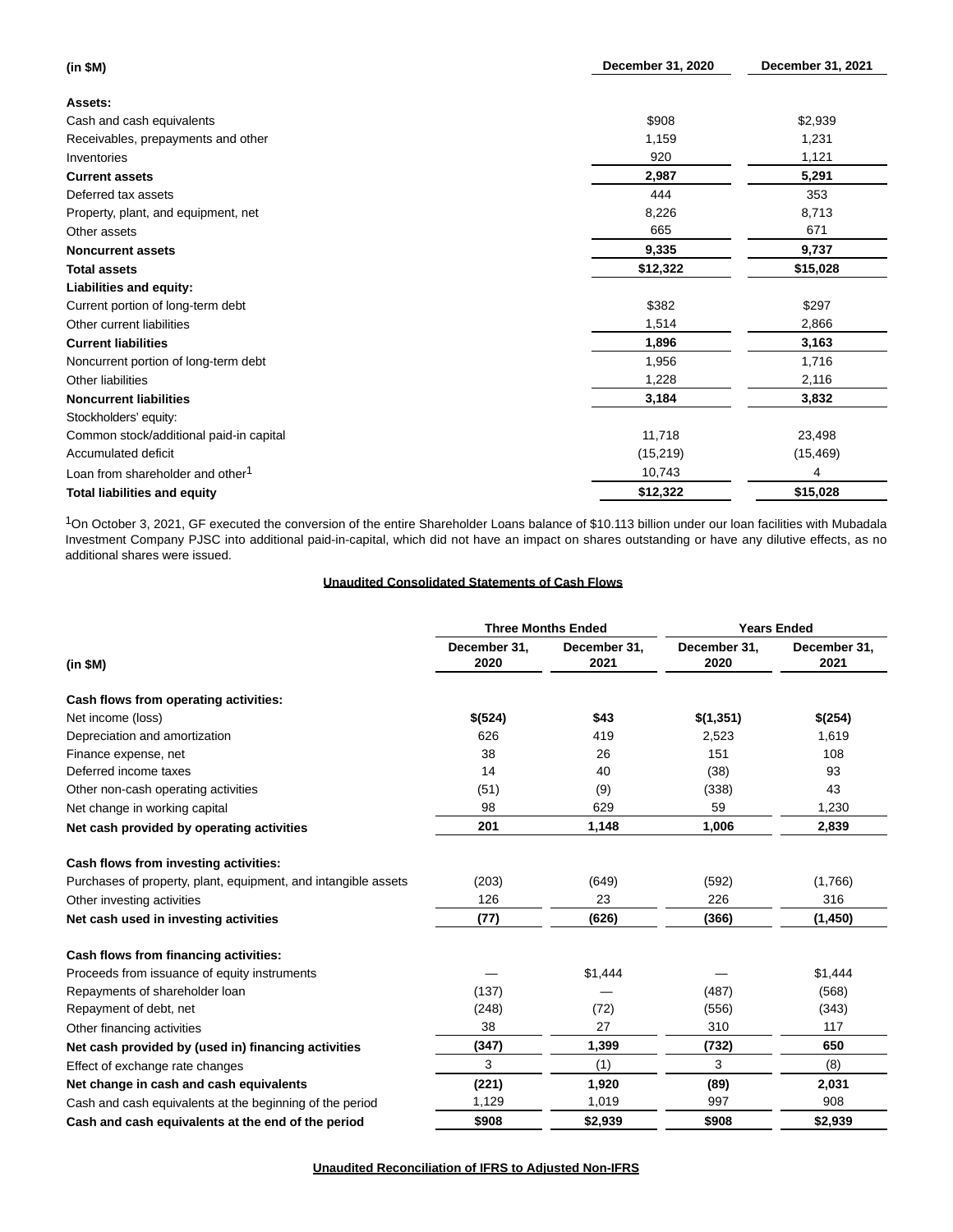|                                    |                      | <b>Three Months Ended</b> | <b>Years Ended</b>   |                      |                      |
|------------------------------------|----------------------|---------------------------|----------------------|----------------------|----------------------|
| (in \$M)                           | December 31,<br>2020 | September 30,<br>2021     | December 31,<br>2021 | December 31,<br>2020 | December 31,<br>2021 |
| Gross profit (loss)                | \$(218)              | \$300                     | \$384                | \$(713)              | \$1,013              |
| Share based compensation           |                      | \$6                       | \$13                 |                      | \$55                 |
| Adjusted gross profit (loss)       | \$(218)              | \$306                     | \$397                | \$(713)              | \$1,068              |
| <b>Operating profit (loss)</b>     | \$(491)              | \$52                      | \$87                 | \$(1,656)            | \$(60)               |
| Share based compensation           |                      | \$29                      | \$55                 | \$1                  | \$228                |
| Adjusted operating profit (loss)   | \$(491)              | \$81                      | \$142                | \$(1,655)            | \$168                |
| Net income (loss)                  | \$(524)              | \$5                       | \$43                 | \$(1,351)            | \$(254)              |
| Share based compensation           |                      | \$29                      | \$55                 | \$1                  | \$228                |
| Adjusted net income (loss)         | \$(524)              | \$34                      | \$98                 | \$(1,350)            | \$(26)               |
| Earnings per share (EPS)           | \$(1.05)             | \$0.01                    | \$0.08               | \$(2.70)             | \$(0.50)             |
| Share based compensation           | \$0.00               | \$0.06                    | \$0.10               | \$0.00               | \$0.45               |
| Adjusted earnings (loss) per share | \$(1.05)             | \$0.07                    | \$0.18               | \$(2.70)             | \$(0.05)             |

#### **Unaudited Reconciliation of Net Income (Loss) to Adjusted EBITDA**

|                                                                        |                      | <b>Three Months Ended</b> |                      | <b>Years Ended</b>   |                      |
|------------------------------------------------------------------------|----------------------|---------------------------|----------------------|----------------------|----------------------|
| (in \$M)                                                               | December 31.<br>2020 | September 30,<br>2021     | December 31.<br>2021 | December 31.<br>2020 | December 31.<br>2021 |
| Net income (loss) for the period                                       | \$(524)              | \$5                       | \$43                 | \$(1,351)            | \$(254)              |
| Adjustments:                                                           |                      |                           |                      |                      |                      |
| Depreciation and amortization                                          | \$626                | \$415                     | \$419                | \$2,523              | \$1,619              |
| Finance expense                                                        | \$38                 | \$28                      | \$28                 | \$154                | \$114                |
| Income tax expense (benefit)                                           | \$8                  | \$22                      | \$26                 | \$(12)               | \$78                 |
| Share based compensation                                               |                      | \$29                      | \$55                 | \$1                  | \$228                |
| Restructuring and corporate severance                                  |                      |                           |                      |                      |                      |
| programs                                                               | \$11                 | \$2                       | \$5                  | \$16                 | \$17                 |
| (Gains) on transactions, legal settlements and<br>transaction expenses | \$7                  | \$4                       | \$8                  | $$^{(356)}$          | \$46                 |
| <b>Adjusted EBITDA</b>                                                 | \$166                | \$505                     | \$584                | \$976                | \$1,848              |

#### **Adjusted Financial Measures (Non-IFRS)**

In addition to the financial information presented in accordance with IFRS, this press release includes the following adjusted non-IFRS metrics: adjusted gross profit, adjusted operating profit, adjusted net income (loss), adjusted diluted EPS and adjusted EBITDA. We define adjusted gross profit (loss) as gross profit (loss) adjusted for share-based compensation expense. We define adjusted operating profit (loss) as profit (loss) from operations adjusted for share-based compensation expense. We define adjusted net income (loss) as net income (loss) adjusted for share-based compensation expense. We define adjusted EPS as adjusted net income (loss) divided by the dilutive shares. We define adjusted EBITDA as net income (loss), excluding the impact of interest expense, tax expense, depreciation, amortization adjusted for share-based compensation expense, transaction gains and associated expenses, restructuring charges and litigation settlements.

We believe that in addition to our results determined in accordance with IFRS, these adjusted non-IFRS measures are useful in evaluating our business and the underlying trends that are affecting our performance. These adjusted non-IFRS financial measures provide supplemental information regarding our operating performance that excludes certain gains, losses and non-cash charges that occur relatively infrequently and/or that we consider to be unrelated to our core operations. These adjusted non-IFRS measures are used by both our management and our board of directors, together with the comparable IFRS information, in evaluating our current performance and planning future business activities.

We believe that these adjusted non-IFRS measures, when used in conjunction with our IFRS financial information, also allow investors and users of our financial statements to better evaluate our financial performance in comparison to other periods and to other companies in our industry. However, adjusted non-IFRS financial information is presented for supplemental informational purposes only and should not be considered in isolation or as a substitute for financial information presented in accordance with IFRS. Our presentation of adjusted non-IFRS measures should not be construed as an inference that our future results will be unaffected by unusual or nonrecurring items. Other companies in our industry may calculate these measures differently, which may limit their usefulness as a comparative measure.

Our results are preliminary prior to the filing of form 20-F.

## **Conference Call and Webcast Information**